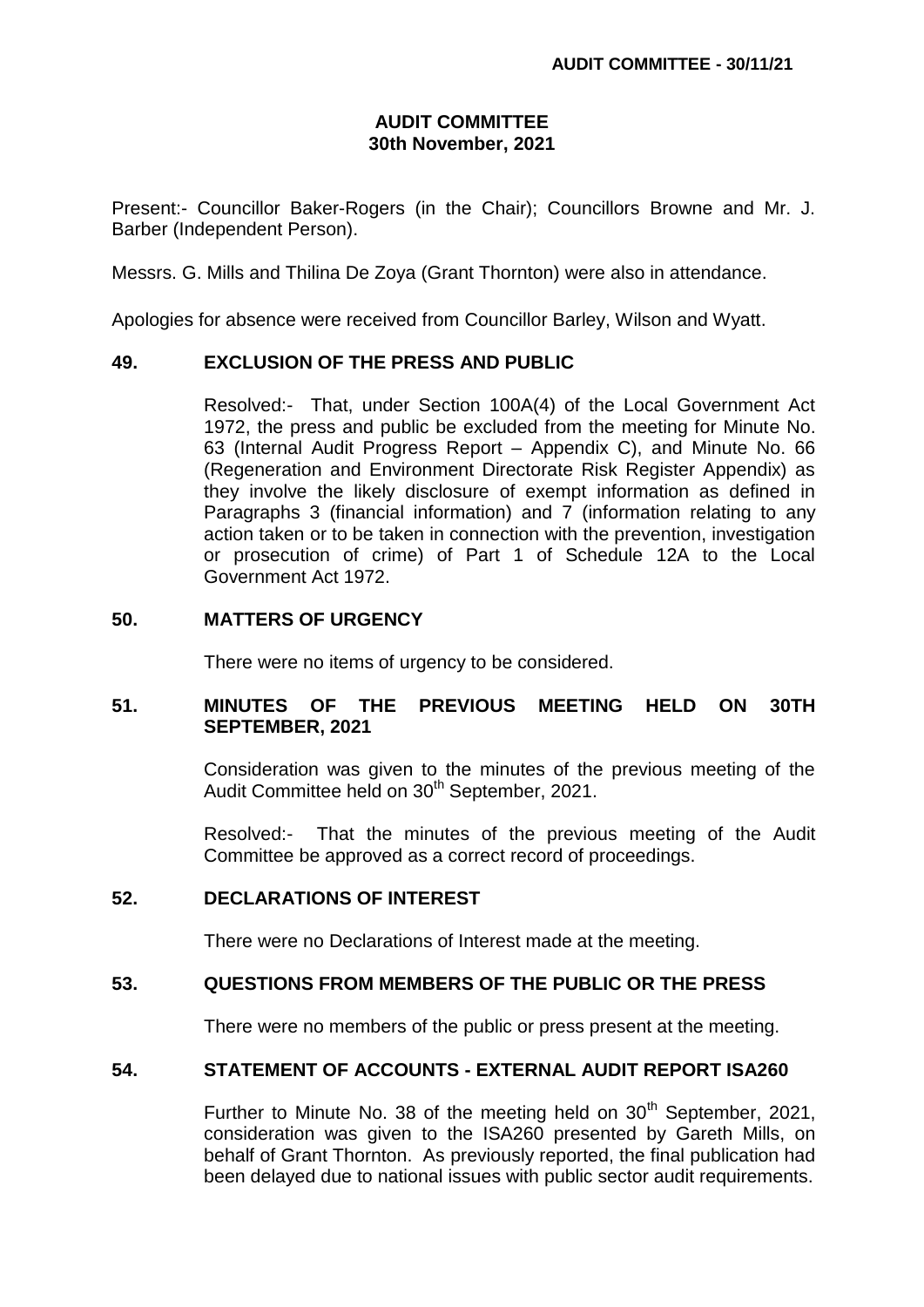Due to the Value for Money (VFM) work having not yet been completed, Grant Thornton were not in a position to issue the Auditor's Annual Report. It was expected to issue this before the end of February 2022, in line with the National Audit Office's revised deadlines requiring the Auditor's Annual Report (AAR) to be issued no more than 3 months after the date of the opinion on the financial statements.

The audit of the Council's financial statements had been substantially completed and, subject to the outstanding queries being resolved, it was anticipated issuing an unqualified (clean) audit opinion by  $30<sup>th</sup>$  November. 2021.

One possible risk of significant weakness had been identified in relation to the Dedicated Schools Grant deficit position. Further procedures had been performed in respect of this risk and consideration given to the Council's arrangements in place, actions being taken to address the deficit and the Council's engagement with relevant key stakeholders. It had been concluded that there was no residual risk of significant weakness at the time of Grant Thornton's financial statement audit opinion date. Further work on this matter and reporting would be captured in the AAR.

The report also highlighted:-

- No issues identified in respect of management override of controls
- One immaterial disclosure error but had no impact on the Council's useable Reserves and management had amended the accounts to correct this
- Valuation of pension fund net liability as reported at the previous meeting
- No issues identified in respect of management key judgements and estimates made by management

The ISA260 also confirmed that working papers were of a high standard and the audit queries were dealt with in a timely and efficient manner.

Discussion ensued with the following issues raised/clarified:-

- The DSG position would be considered in more detail as part of the VFM work which looked at the arrangements in place regarding governance in terms of how the DSG position was being managed and monitored. However, Grant Thornton was acutely aware of the situation in Rotherham and the active engagement with stakeholders
- It was hoped to meet the  $30<sup>th</sup>$  September 2022 deadline but it was still a challenge for public sector audit
- It was hoped to sign off the audit on  $30<sup>th</sup>$  November but if not  $3<sup>rd</sup>$ December at the latest.
- It was hoped the VFM audit could be issued in January 2022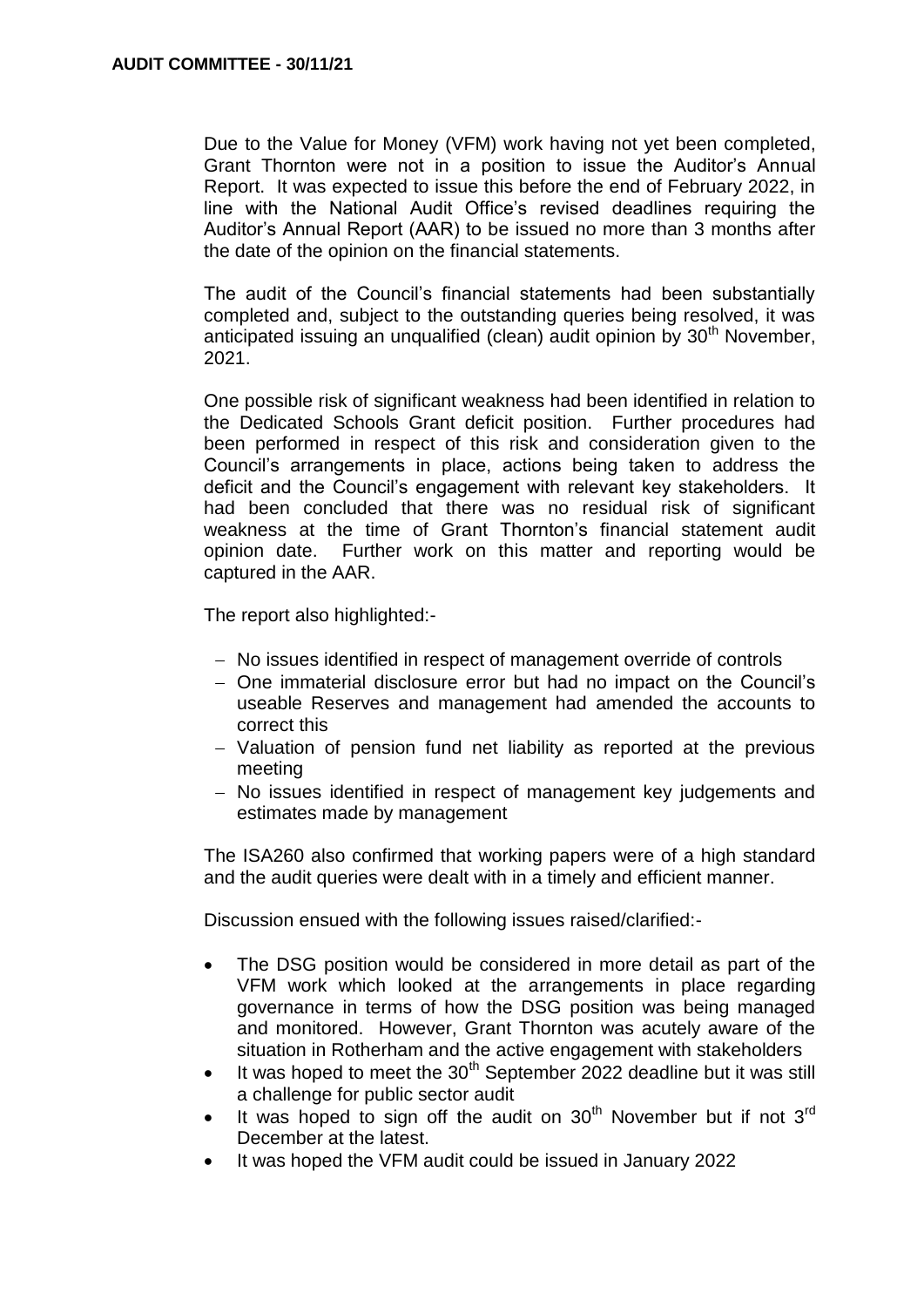Resolved:- That, having taken due regard of the External Audit findings detailed within the ISA260 report, the 2020/21 audited Statement of Accounts, as submitted at Appendix 2, be approved for publication as final and the 2020/21 Narrative Report (Appendix 3) be signed and approved for publication as final.

#### **55. ESTIMATION TECHNIQUES**

Rob Mahon, Head of Corporate Finance, presented for information a series of slides which informed the audit risk assessment for the Council for the 2020/21 External Audit.

The slides illustrated the two-way communication between the Council's External Auditors and the Audit Committee as 'those charged with governance'. They also covered some of the important areas of the auditor risk assessment where the External Auditor was required to make inquiries of the Audit Committee under auditing standards.

As part of the assessment procedures, the External Auditor was required to obtain an understanding of management processes and the Council's oversight of:-

- General Enquiries of Management
- Fraud
- Laws and Regulations
- Related Parties
- Accounting Estimates

It was noted that the questions posed by Grant Thornton were in line with the revised Auditing Standards. The Council's Finance Team had responded to the questions and set out how they had arrived at their estimations and judgement. For the 2021/22 accounts, this paper would be submitted prior to the Statement of Accounts to enable the Committee to have sight of the questions and responses.

Resolved:- (1) That the report be noted.

(2) That future reports include a commentary as to whether the responses provided by the Council's Finance Team were satisfactory to the External Auditor.

# **56. EXTERNAL AUDIT RE-PROCUREMENT**

Rob Mahon, Head of Corporate Finance, presented a report on the reprocurement of External Audit. The Council's current External Auditor was Grant Thornton under a contract managed by Public Sector Audit Appointments Limited (PSAA). This contract would expire at the end of the 2022/23 financial year.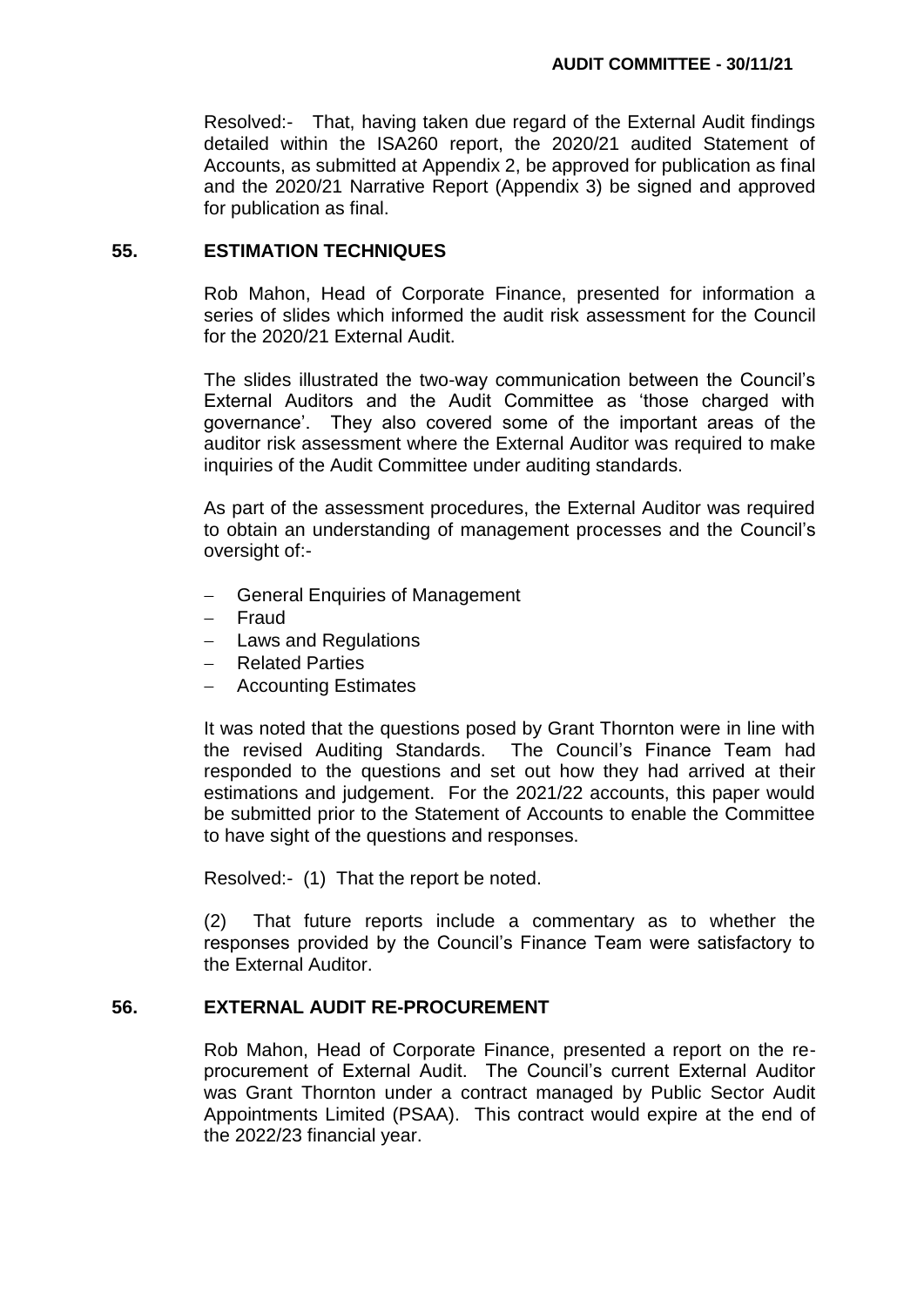The report set out the options available for the future procurement of the external audit function:-

- The Council could continue to take part in the national procurement undertaken by PSAA
- Procure individually
- Seek to carry out a joint procurement along with (probably) neighbouring local authorities and/or the Sheffield City Region

The report highlighted the advantages and disadvantages of each of the 3 options.

If the Council was to remain within the PSAA national procurement scheme, the deadline for opting into this process was Friday, 11<sup>th</sup> March, 2022.

Resolved:- (1) That the option to continue to take part in the national procurement undertaken by Public Sector Audit Appointments Limited (PSAA) be the preferred option for the re-procurement of the External Audit function.

(2) That the report be referred to Council for approval.

# **57. MID-YEAR TREASURY MANAGEMENT AND PRUDENTIAL INDICATORS MONITORING REPORT - 2021/22**

Consideration was given to the report presented by Rob Mahon, Head of Corporate Finance, outlining the mid-year treasury review which also incorporated the needs of the Prudential Code to ensure adequate monitoring of the capital expenditure plans and the Council's Prudential Indicators.

The review, as set out in the Appendix submitted, provided detail of midyear performance against the plan, the key changes to the Council's capital activity (the PIs) and the actual and proposed treasury management activity (borrowing and investment).

With regard to investments, the primary governing principle remained security over return and the criteria for selecting counterparties continued to reflect this.

The Council would maintain its strategy of being under-borrowed against the capital financing requirement. Whilst the Council would continue to utilise the short term borrowing strategy to maximise savings within Treasury Management, the opportunity had arisen during the first half of 2021/22 to access some long term (50 years) PWLB rates. During July and August, 2021, £120M of long term PWLB borrowing was taken (£100M General Fund at 1.54%, £10M HRA at 1.81%, £10M HRA at 1.86%). This was to take advantage of the low PWLB borrowing rates available at the time and would be used to replace short term borrowing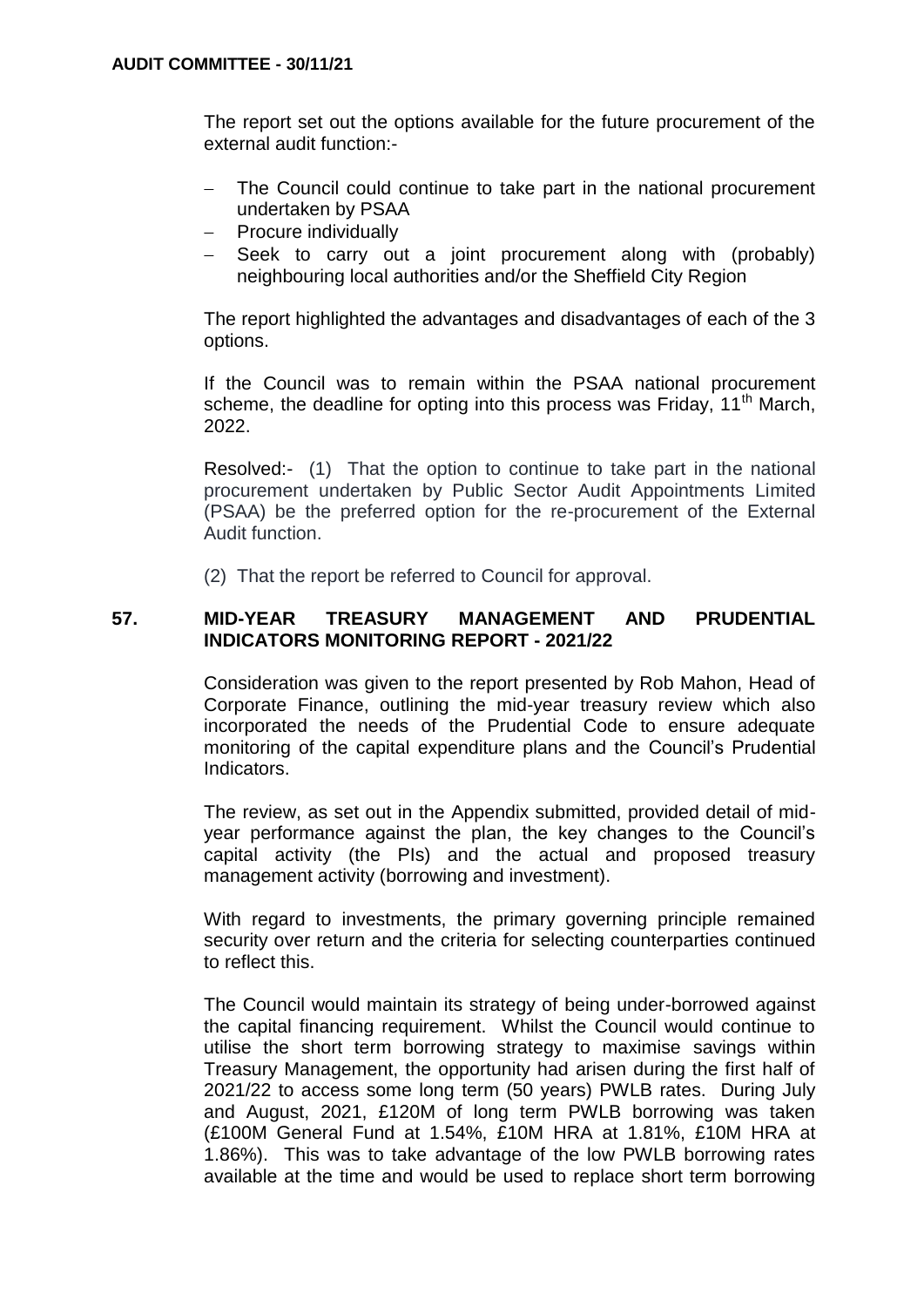as it matured. The borrowing position would remain under review and an update of the Strategy would be submitted to Members within the Budget and Council Tax 2022/23 report to Council in March 2022.

All governance, strategies and monitoring were undertaken by the Audit Committee.

The report illustrated how the underlying economic and financial environment remained difficult for the Council, foremost being the improving, but still challenging, concerns over investment counterparty risk. This background encouraged the Council to continue maintaining investments short term and with low risk counterparties; the downside of such a policy being that investment returns remained low. This situation had been further exacerbated by the economic impact of the Covid-19 pandemic, that had seen the Bank of England base rate fall to 0.1%.

The Council's use of long term PWLB borrowing would result in the level of short term borrowing gradually falling as short term borrowing matured. With long term borrowing rates forecast to rise over the next 3 years, this strategy had taken advantage of historically low long term borrowing rates. This provided certainty of borrowing costs and mitigated the risk of borrowing having to be taken in the future at potentially higher rates. In the short term the cost of borrowing would increase as the long term borrowing was at a higher rate than the short term borrowing it was replaced though this impact was factored into the Council's financial monitoring position.

PWLB rates fluctuated; during 2021/22 to date the rates had seen highs of 2.3% for a 50 year PWLB loan and lows of 1.5%. The immediate impact of this had seen short term borrowing falling to as little as 0.3% for 6 months. This had allowed the Council to make greater short term borrowing savings than anticipated whilst always being able to soak up additional interest rate costs of taking long term borrowing at the significantly low levels sooner than planned.

The Council continued to keep interest rates under constant review within its borrowing strategies and decisions on the mix of long term and short term borrowing.

It was confirmed that the basis of the Treasury Management Strategy, the Investment Strategy and the PIs (aside from the under 12 months indicator referenced above) had not changed from that set out in the approved Treasury Management Strategy (March 2021).

Resolved:- That the report be noted.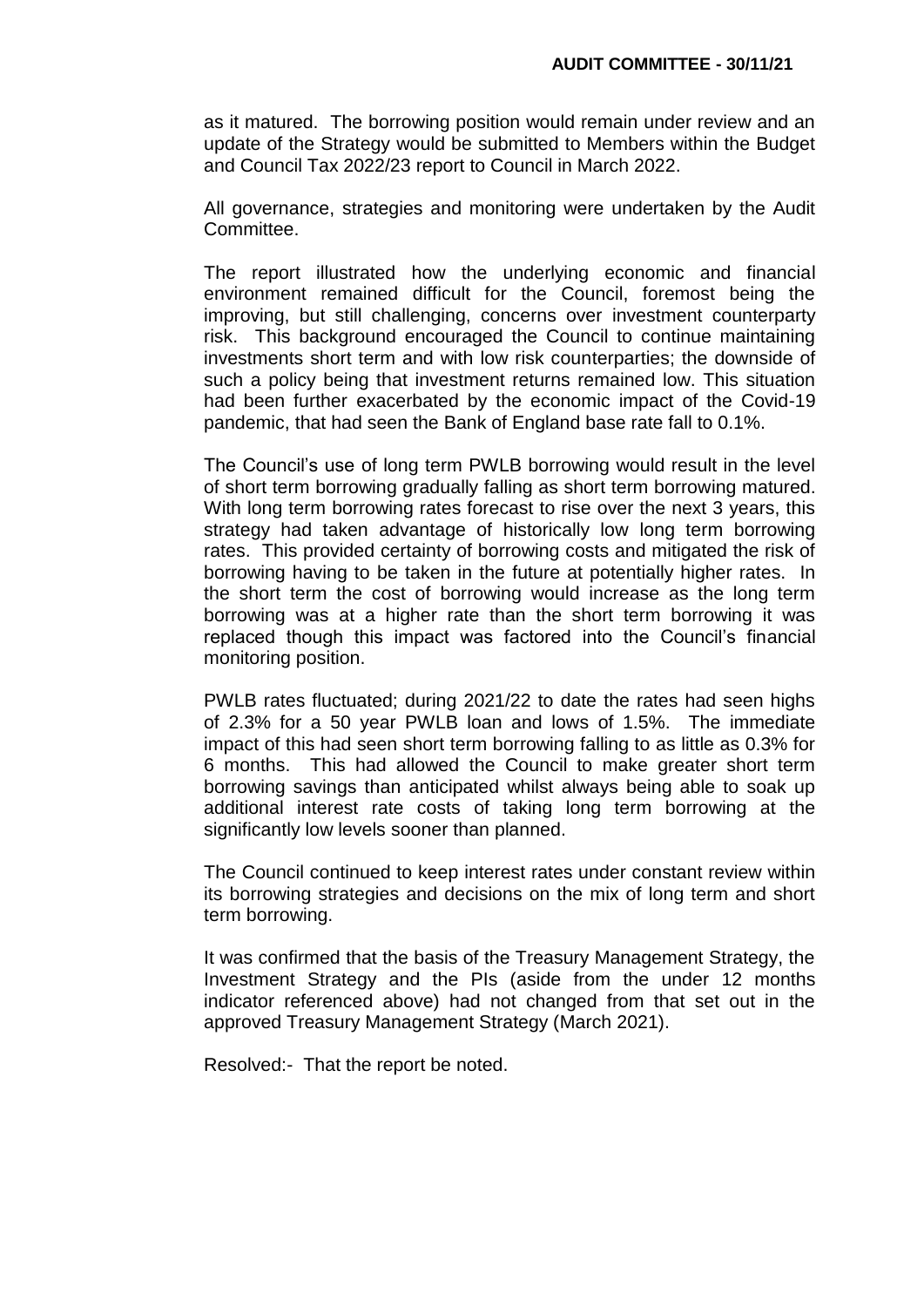## **58. CODE OF CORPORATE GOVERNANCE**

David Webster, Head of Internal Audit, submitted the refreshed Council Code of Corporate Governance for consideration. It was presented at the meeting by Simon Dennis, Corporate Improvement and Risk Manager. There had been no new revisions to the CIPFA (the Chartered Institute of Public Finance and Accountancy) and SOLACE (the Society of Local Authority Chief Executives) guidance on delivering good governance in local government. However, it was good practice to review and revise the Council Code on an annual basis.

An annual review of the Code had been completed to ensure it remained up-to-date and relevant to the Council. Amendments had been made to include relevant elements of the Council's response to the COVID-19 pandemic as it had developed as well as other minor amendments where necessary.

The 7 key principles set out in the guidance which underpinned the governance of each local government organisation had not changed. The Rotherham Code followed each of the principles and demonstrated how they were applied and evidenced in practice.

Resolved:- That the refreshed version of the Code of Corporate Governance be approved.

## **59. ANNUAL GOVERNANCE STATEMENT**

David Webster, Head of Internal Audit, presented the Annual Governance Statement (AGS) for approval. The draft AGS had been presented to the Committee in July 2021 for the 2020/21 financial year and was published with the Council's financial statements. It was further reviewed at the  $30<sup>th</sup>$ September Committee meeting and published with the Council's financial statements, however, at that time the External Auditors, Grant Thornton, had not concluded their review of the AGS. That review was now complete with the few points raised resulting in minor amendments to the AGS.

The full AGS was attached as Appendix A.

Resolved:- (1) That the 2020-21 Annual Governance Statement be approved.

(2) That the requirement for the Leader and Chief Executive to sign the Statement prior to the publication of the Annual Governance Statement be noted.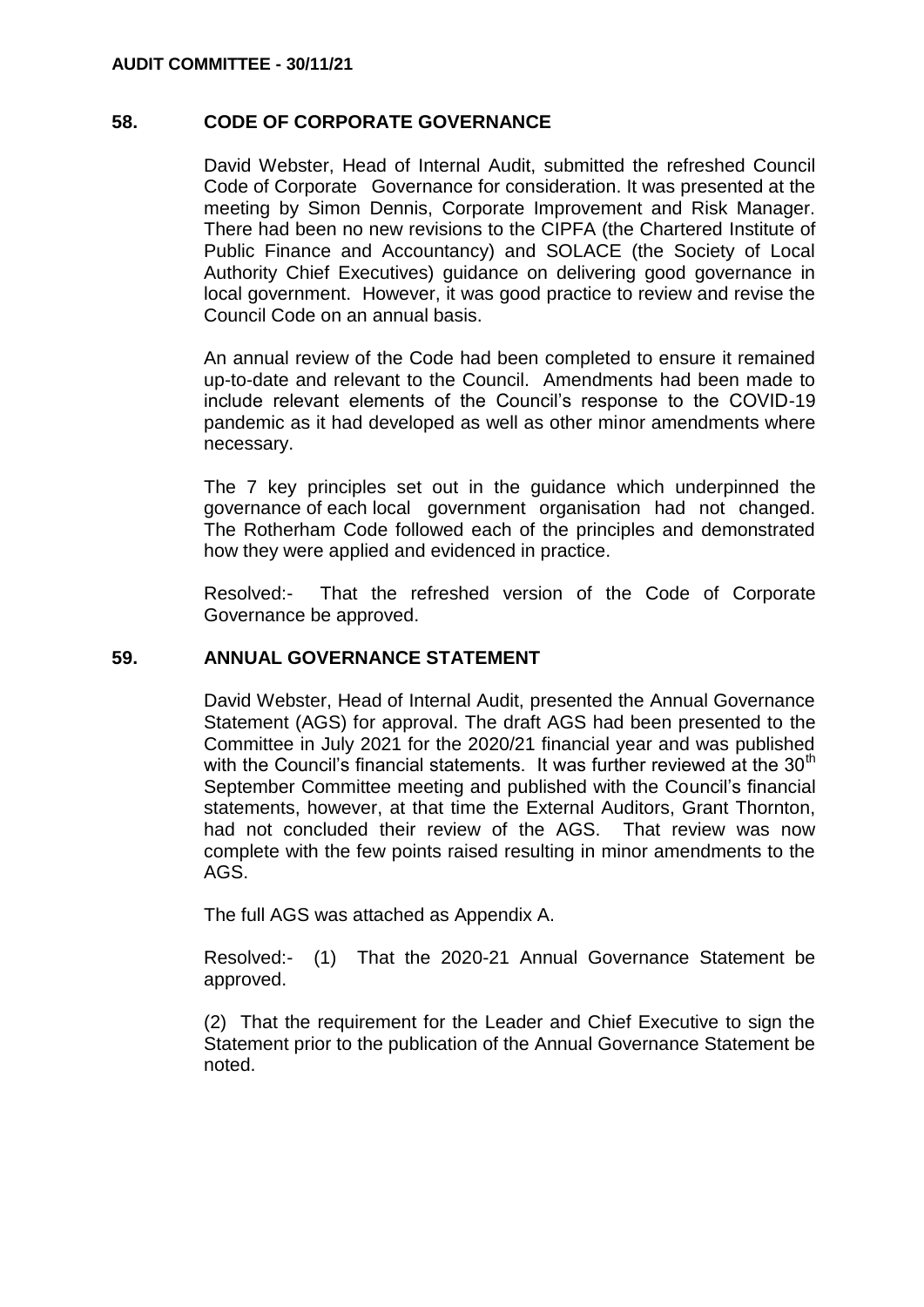### **60. RISK MANAGEMENT STRATEGY AND POLICY**

Further to Minute No. 48 of the meeting held on  $26<sup>th</sup>$  November, 2019, Simon Dennis, Corporate Risk Manager, submitted proposed minimal changes to the Risk Policy and Strategy.

The changes to the Policy and Guide were minor and mainly to improve clarity of information for users. The last extensive refresh of the Policy and Guide was undertaken in 2018.

In the course of the coming year, work would continue to ensure the Council's approach to risk management was well embedded across all projects and all staff, by providing training, clear guidance, supporting the Risk Champions and reporting according to agreed timelines.

Resolved:- (1) That the revised Risk Policy and Strategy be approved.

(2) That future reports include reference to the International Standard of Risk Management in the list of background papers.

### **61. IG/GDPR ANNUAL REPORT 2020/21**

Consideration was given to an update and annual report presented by Paul Vessey, Head of Information Management, on the Council's compliance with the General Data Protection Regulation (GDPR) and the Data Protection Act (DPA).

Monitoring of the Council's compliance with GDPR and DPA was carried out by the Corporate Information Governance Group (CIGG) which had representatives from all Directorates and Chaired by the Council's Senior Information Risk Officer (SIRO). Any risks relating to Information Governance, including GDPR and Data Protection were monitored on a regular basis by the group. Risks and actions were logged and reviewed at CIGG meetings and, if necessary, escalated in line with the Council's risk management processes.

The key issues were:-

Maintain compliance

Compliance with Data Protection principles was a continuous project CIGG fulfilled a core function in monitoring and overseeing information risks

Regularly monitored the effectiveness of the Council's Data Protection Policies and each Directorate's Information Governance and Data Protection processes

 Monitor performance of Freedom of Information (FOI) and Right of Access requests Slight increase in the number of FOIs completed on time – 87% 2019/20 91% 2021/21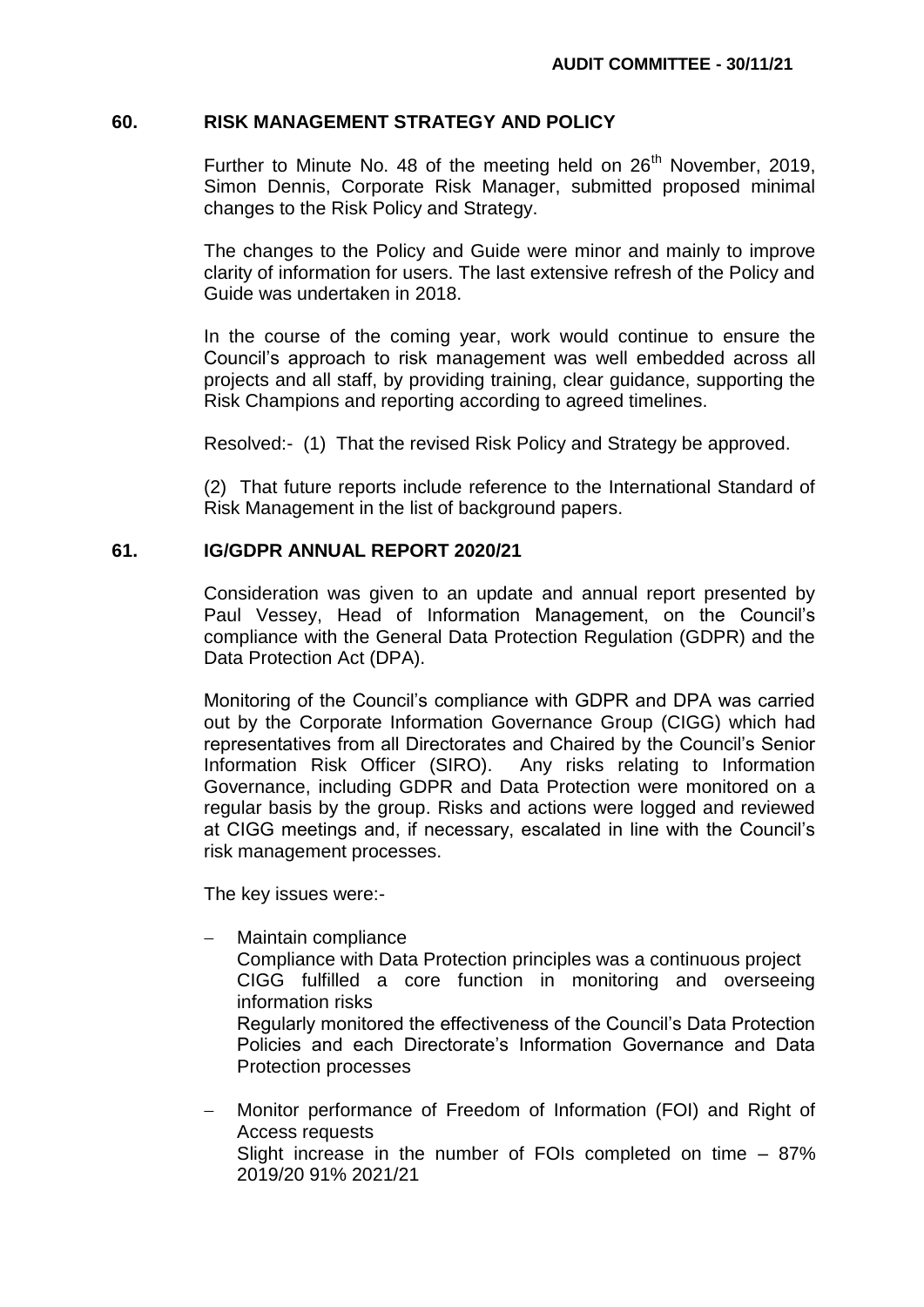Decrease in the number of Right of Access Requests (ROARs) received – 188 (2019/20) 162 (2020/21) but also decrease in the number completed on time (64%-43%)

Appendix 1 of the report submitted provided performance for the last 4 financial years.

Discussion issued with the following issues raised/clarified:-

- Performance would continue to be closely monitored with the focus on improvement
- Requests varied substantially in complexity and workload making analysing, allocating resources and forecasting problematic. In practical terms this meant that until a request was received, it could not be known how long it would take to complete
- Joint requests for information were a cause for concern and work was taking place on how the process could be improved for determining which Directorate was to provide the response
- An audit had been undertaken of the figures to provide assurance that the processes in place in terms how ROARs were dealt with were robust. It was found that delays in service had arisen mostly due to the complexity of cases, pressures on service and the pandemic. The outcomes of the report were being worked through
- A monthly reporting process had been activated
- FOI requests could be turned down if they were vexatious and/or other reasons. The number of these were not currently captured in the information presented
- There was no bench marking with other authorities

Since the last report submitted on 26<sup>th</sup> November, 2019 (Minute No. 48) refers), all outstanding tasks had been completed and all required policies and processes for compliance with GDPR and DPA were now in place and embedded within the organisation. It was now the responsibility of all Directorates and Service areas to comply with the Council's Data Protection policies and procedures.

Resolved:- (1) That the General Data Protection Regulation annual report 2019/20 be noted.

(2) That the legal requirement of the Council continuing its maintenance of its Information Governance policies and processes in compliance with legislation be noted.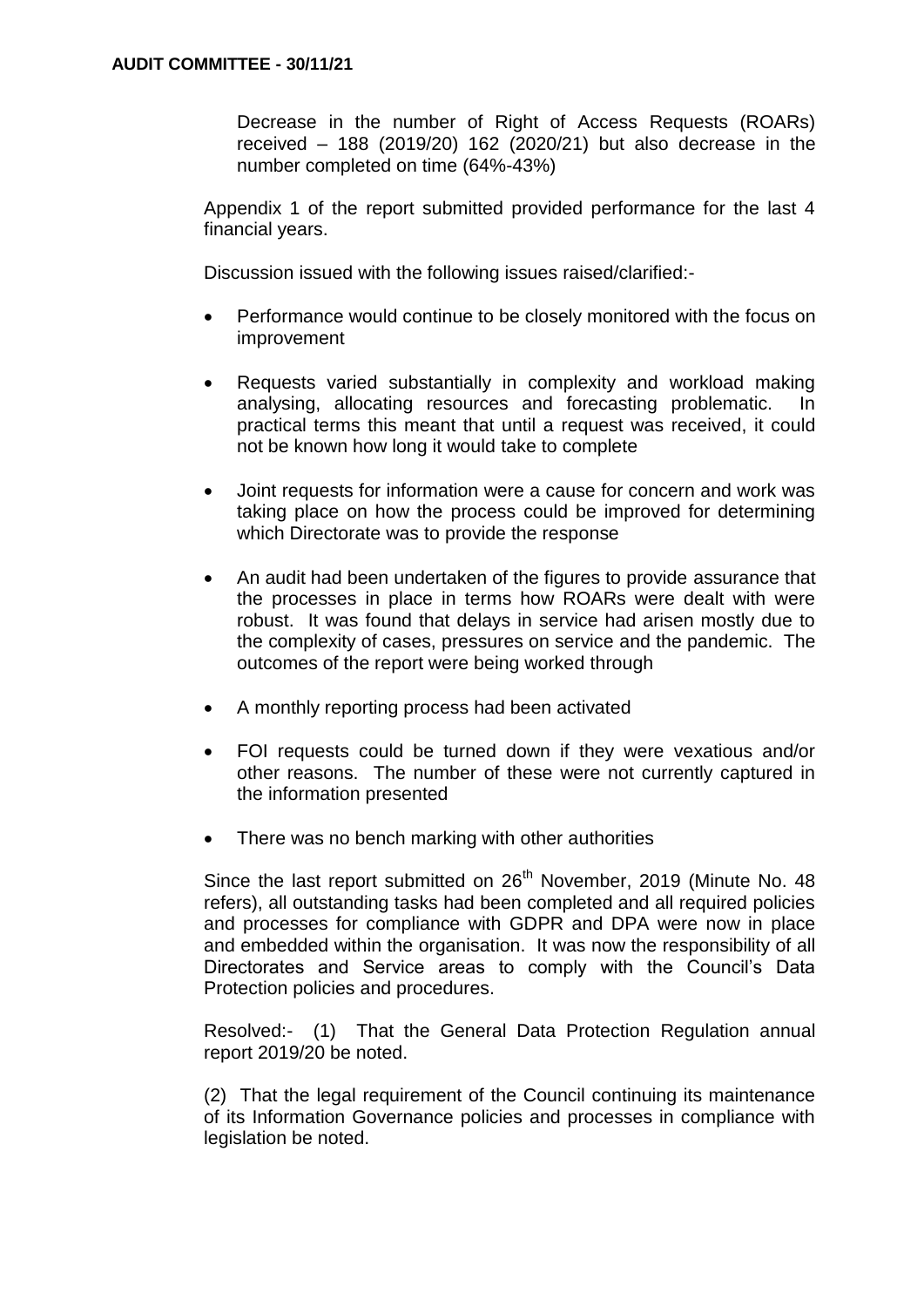(3) That future reports include the number of Freedom of Information requests refused and any breaches of the GDPR Regulations.

#### **62. INTERNAL AUDIT PROGRESS REPORT**

Consideration was given to a report presented by David Webster, Head of Internal Audit, which provided a summary of Internal Audit work completed during 1st September to 31st October, 2021, and the key issues that had arisen therefrom. The current position of the plan was outlined in Appendix A to the report.

Six audits had been finalised since the last Committee meeting of which one had received Partial Assurance and 5 Reasonable/Substantial Assurance as set out in Appendix B to the report.

Internal Audit also carried out unplanned responsive work and investigations into any allegations of fraud, corruption or other irregularity. There had been 3 reports of this type issued since the last meeting (Appendix C).

Internal Audit's performance against a number of indicators was summarised in Appendix D. Target performance was almost achieved in March but was affected by sickness within the Team, however, all other indicators had been achieved in June to August.

Appendix E showed the number of outstanding recommendations that had passed their original due date, age rated. The number of outstanding actions currently stood at 3 all of which were due to be completed by the end of the month.

The previous issue of a high number of outstanding actions had already been resolved through the actions of the Chief Executive and Strategic Leadership Team who had been very supportive.

Resolved:- (1) That the Internal Audit work undertaken since the last Audit Committee, 1st September to 31st October, 2021, and the key issues that have arisen from it be noted.

(2) That the information contained regarding the performance of Internal Audit and the actions being taken by management in respect of their performance be noted.

(3) That Appendix D of the report be updated to reflect the comments made at the meeting for future reports.

(Appendix C was considered in the absence of the press and public in accordance with Paragraph 7 of the Act – information relating to any action taken or to be taken in connection with the prevention, investigation or prosecution of crime)